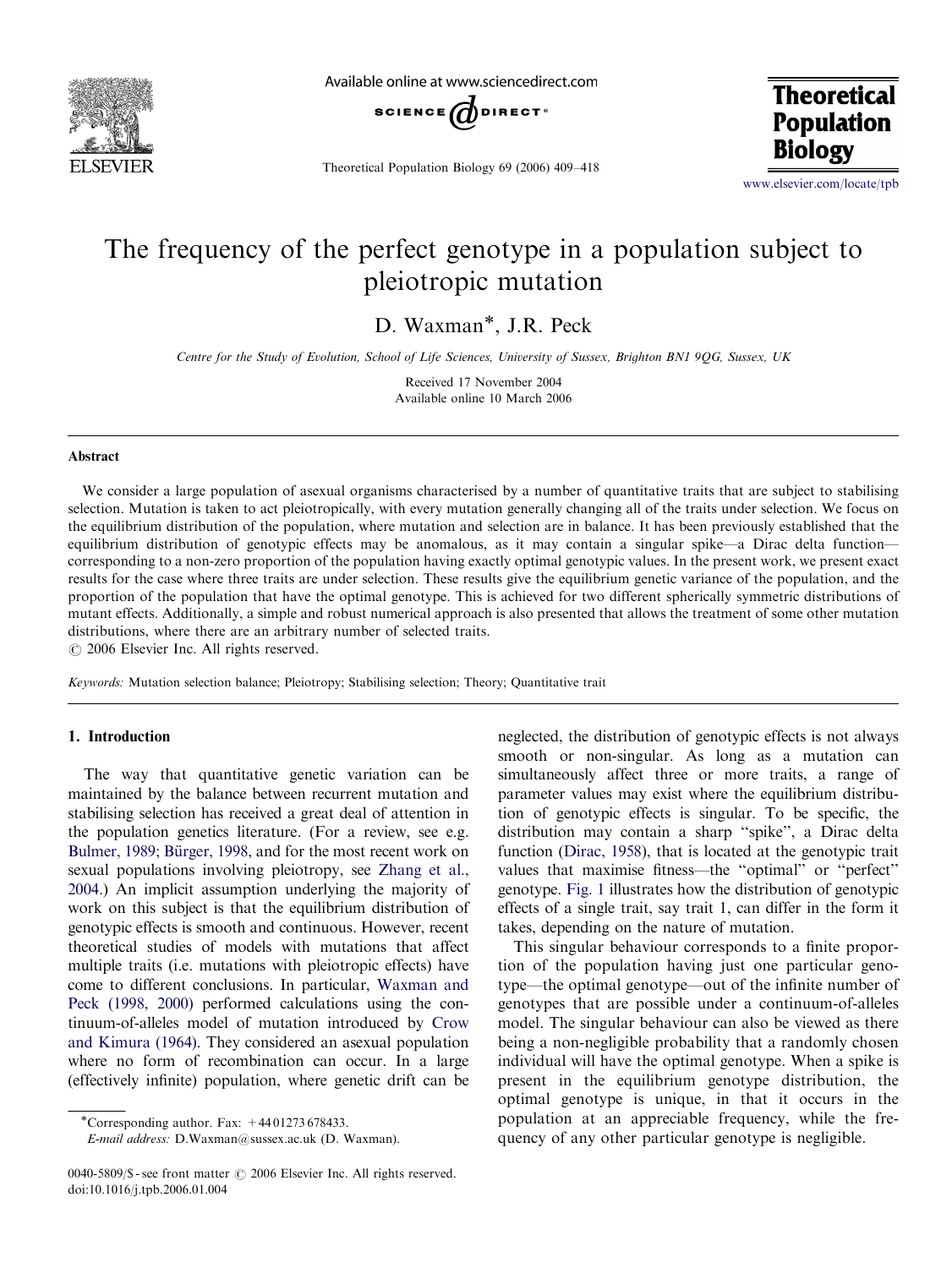<span id="page-1-0"></span>

genotypic effect of trait 1

Fig. 1. The equilibrium distribution of genotypic effects for a single trait (trait 1) is plotted as a function of the genotypic effect of the trait. The population is large (effectively infinite). The broken curve is the distribution that results when mutation acts non-pleiotropically (i.e. where only a single trait is changed, when a mutation occurs). The solid curve is an example of the distribution that can result when mutation acts pleiotropically, with three traits simultaneously changed by each mutation. This latter distribution is singular in that it contains a Dirac delta function that may contain an appreciable proportion of the area of the distribution. The delta function is represented by the vertical line. This line is infinite in height, and its width should be infinitesimal; however, we have broadened it to allow visualisation. Despite the very different appearance of the two distributions, their variances may be very similar in value. For the distribution arising from pleiotropic mutations, the variance is  $u/s$  (see Section 4). For the non-pleiotropic case, the variance approximately coincides with this value (under the House of Cards approximation—see the end of Section 3).

Such singular behaviour is surprising, since it can arise from seemingly innocuous distributions of mutant effects, that is, distributions that have a completely continuous range of possible mutations, and that allow infinitesimally small changes as well as finite changes (singular equilibrium behaviour can, of course, arise from singular distributions of mutant effects, Kingman, 1978; Bürger and Bomze, [1996\)](#page-9-0). The origin of the spike has been discussed elsewhere [\(Waxman and Peck, 1998, 2000\)](#page-9-0) and arises from a suppression of mutations of non-optimal genotypes to genotypes that are near optimal. It has a robust, geometrical origin. In the Discussion, we give the rationale for a spike-like behaviour being likely in the case of more elaborate models, where genotypic effects are discrete.

In the present work we investigate, in some detail, the singular behaviour that can arise in pleiotropic models. When there are  $\Omega$  traits, and when  $\Omega \geq 3$ , singular behaviour in the distribution of genotypic effects is, in principle, possible ([Waxman and Peck, 1998, 2000](#page-9-0)). We write the genotypic effects on the  $\Omega$  traits (also termed genotypic values) in the form  $\mathbf{g} = (g_1, g_2, \dots, g_\Omega)$ . The equilibrium distribution of genotypic values is written as  $\Phi(\mathbf{g})$  and has the interpretation that the probability of a randomly chosen individual having trait values in the infinitesimal region of "volume"  $d^Qg \equiv dg_1 dg_2 \dots dg_Q$  centred at **g** is  $\Phi(\mathbf{g}) d^Qg$ .

When we use the phrase "singular" we do not mean distributions that simply diverge for some g, for example  $\Phi(\mathbf{g}) \propto ||\mathbf{g}||^{-2}$  where  $||\mathbf{g}|| = \sqrt{g_1^2 + g_2^2 + \cdots + g_0^2}$  $g_1^2 + g_2^2 + \cdots + g_{\Omega}^2$  $\mathcal{L}_{\mathcal{A}}$ . Rather, by singular, we mean distributions that contain a Dirac delta function,  $\delta(\mathbf{g})$ , which may be thought of as an infinitely high, infinitely narrow spike, whose integral, over a range of **g** that contains the point  $\mathbf{g} = \mathbf{0} \equiv (0, 0, \dots, 0)$ , is unity. If a term such as  $A\delta(\mathbf{g})$  (where A is a constant) is present in  $\Phi(\mathbf{g})$ then a proportion  $A$  of the population will have traits with values given by  $g = 0$  and, for the individuals constituting this proportion of the population, there will be no variation in their genotypic values around  $g = 0$ . The remainder of the population do not lie ''under the spike'' and make up a proportion  $1 - A$  of the population, with any single genotype, in this part of the population, being present at negligible frequency. There is variation in genotypic values of the traits associated with this non-optimal proportion of the population and even if  $A$  is close to unity, an appreciable variance in trait values may arise from nonoptimal individuals. For example (and as we shall see), the variance of the marginal distribution of trait  $g_1$  of a singular distribution containing a spike may, for small mutation rates, have a variance very close to the variance of a corresponding problem where mutations do not act pleiotropically (the corresponding distributions are plotted in Fig. 1). This occurs, even though in the non-pleiotropic problem, the equilibrium distribution of  $g_1$  is everywhere finite, continuous and non-singular.

The proportion of the population lying under the spike, A, has not, so far, been analysed analytically over an appreciable range of mutation rates (or other parameters). It has been approximated only when close to  $A = 1$ , even though  $A$  can range from 0 to 1. Similarly, the analysis of the genetic variance on any trait, written as  $V_{G,1}$ , has also only received a limited analysis. There are a number of questions that remain unanswered or aspects of the problem that are uncertain because of the limited analysis. The present work aims to remedy this and illustrate key aspects of the problem by restricting discussion to the smallest number traits where a spike is possible  $(Q = 3)$  and using particular distributions of mutant effects that lead to exact results.

Thus we can ask:

- (i) How accurate is the approximation that has been previously used in the small mutation rate regime—the House of Cards approximation—for the proportion of the population lying under the spike, A, and the genetic variance on any trait,  $V_{G,1}$ ? (See later for more details of this approximation).
- (ii) Increasing the mutation rate from a starting point of zero, there generally exists a critical mutation rate, beyond which A vanishes and no spike is present in the distribution. Do different distributions of mutant effects lead to the same critical mutation rate, or different ones?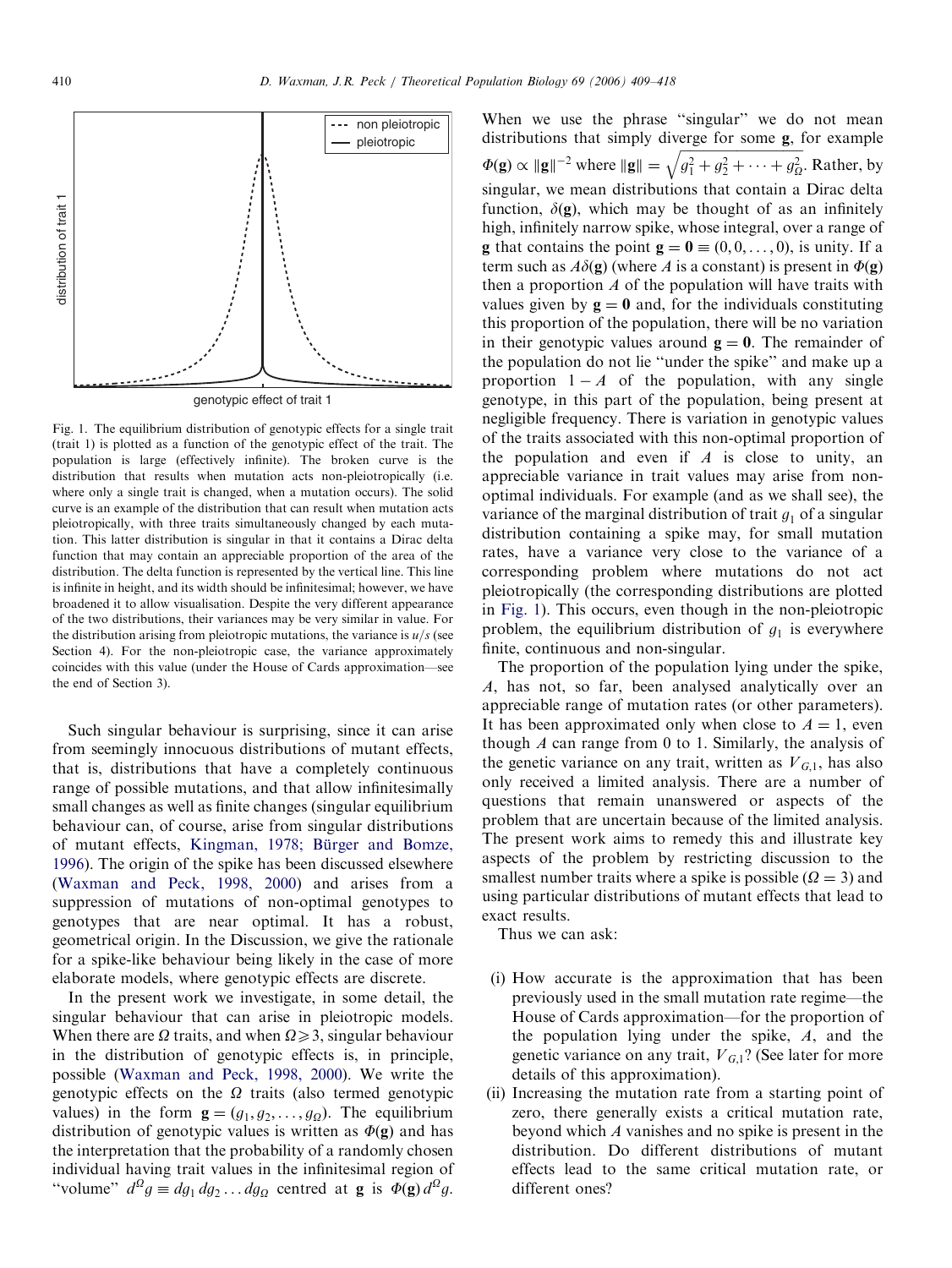- (iii) In what way does  $A$  vanish, when the mutation rate approaches its critical value?
- (iv) How does  $V_{G,1}$  behave as a function of the mutation rate, when there is a spike in  $\Phi(\mathbf{g})$ ?
- (v) Are there any choices of the distribution of mutant effects that are not biologically implausible, where exact expressions can be derived for the proportion, A, of the population under the spike and the genetic variance,  $V_{G,1}$ ?
- (vi) In situations where the equilibrium distribution of genotypic effects,  $\Phi(\mathbf{g})$ , is singular, are there robust numerical approaches available for estimating the value of A?

It is clear that if we can answer questions (v) and (vi) then the answers to the previous questions automatically follow. Before, however, we can address these questions we need to specify the model in more detail.

## 2. Model

Consider an effectively infinite population of asexual organisms, which do not undergo any form of recombination, and where individuals are subject to selection on  $\Omega$ different phenotypic traits. We assume that the phenotypic value of an individual on trait  $i$  is additively determined by the genotypic value of that trait, say  $g_i$ , and an environmental noise component,  $\varepsilon_i$ . The distribution of environmental effects is taken as independent of the distribution of genotypic effects, has mean zero, variance  $V_e$  for all  $\varepsilon_i$ , and has  $\varepsilon_i$  and  $\varepsilon_i$  statistically independent for  $i \neq j$ .

We write possible genotypic effects as  $\mathbf{g} = (g_1, g_2, \dots, g_0)$ and each  $g_i$  is assumed to take continuous values ranging from  $-\infty$  to  $\infty$ . Following [Kimura \(1965\)](#page-9-0), we assume generations are overlapping and hence time is continuous. We restrict our analysis to a description of equilibrium (see below). However, the conclusions we arrive at apply, as an approximation, to populations with discrete generations, when subject to weak selection.

Births are, by an appropriate scaling of time, taken to occur at a rate of one per unit time and mutation is taken to occur at a rate (i.e. probability) of  $u$  per replication. We restrict all considerations of this work to spherically symmetric distributions of mutant effects. To see what this entails, consider a mutant offspring arising from an individual with genotypic effects  $\mathbf{h} = (h_1, h_2, \dots, h_\Omega)$ . Spherical symmetry means the probability the offspring has genotypic effects lying in a region of infinitesimal "volume"  $d^Qg = dg_1 dg_2 \dots dg_Q$ , centred on g, depends only on the magnitude of the mutational change,  $\|\mathbf{g} - \mathbf{h}\|$ . This probability is taken to be  $f(\Vert \mathbf{g} - \mathbf{h} \Vert) d^{\Omega} g$ , with  $f(\Vert \mathbf{g} \Vert)$ termed the distribution of mutant effects. The variance of mutant effects on any single trait is taken to have a value of  $m^2$  which is independent of  $\Omega$ .

The Malthusian fitness of individuals with genotypic values  $\mathbf{g} = (g_1, g_2, \dots, g_0)$  arises from an average over environmental effects of Malthusian fitness as a function of phenotypic values, and is taken to have the form  $1 - s\|\mathbf{g}\|^2/\Omega$ . Here s is a positive parameter whose value is a measure of the intensity of selection on genotypic values. This form of fitness is of a stabilising type, with an optimal genotypic value of  $\mathbf{g} = \mathbf{0} \equiv (0, 0, \dots, 0)$ , since any deviation of g from 0 leads to a decreased value of fitness. The factor  $1/\Omega$ , which is present in the Malthusian fitness, results in a mean selection coefficient of  $sm^2$  against the mutant offspring of parents with maximal fitness. Thus taking s to be independent of  $\Omega$  ensures that s has an equivalent interpretation for different  $\Omega$ . We note that the form of Malthusian fitness adopted may, in discrete time models, be considered closely equivalent to noroptimal selection ([Haldane, 1954](#page-9-0)).

Following [Kimura \(1965\),](#page-9-0) [Bulmer \(1989\)](#page-9-0) or via the weak selection/small mutation approximation of a discrete time model, we can derive the equation describing the dynamics of the distribution of genotypic effects. At equilibrium this equation reduces to

$$
\frac{S}{\Omega} \| \mathbf{g} \|^2 \Phi(\mathbf{g}) - u \int f(\| \mathbf{g} - \mathbf{h} \|) \Phi(\mathbf{h}) d^{\Omega} h = -\lambda \Phi(\mathbf{g}), \tag{1}
$$

where  $\lambda$  is a constant that must be chosen so that  $\Phi(\mathbf{g})$  is non-negative and normalised to unity:  $\int \Phi(\mathbf{g}) d^2 g = 1$ . Both here and elsewhere, integrals with unspecified limits are taken to cover the full,  $-\infty$  to  $\infty$ , range of all integration variables.

## 3. Approximate results for  $\Omega = 3$

In order to set the context for the exact results we obtain, it is necessary to discuss approximate results. We note that the equilibrium variance of a sexual model with pleiotropy was analysed by [Turelli \(1985\)](#page-9-0) using the House of Cards approximation. This approximation applies when mutant effects are, to a first approximation, unrelated to the corresponding parental effects [\(Turelli, 1984\)](#page-9-0). This is very similar to the exact behaviour of the House of Cards model of mutation [\(Kingman, 1978\)](#page-9-0). Our focus in this work is on the singular equilibrium genotypic distributions that can arise as a result of pleiotropy, when analysis is restricted to asexual populations. Like previous studies of this phenomenon, we shall use the House of Cards approximation to derive expressions for the proportion A of the population under the spike and the genetic variance,  $V_{G,1}$ . As we shall see (by comparison with the exact results developed in the next section), these expressions are adequate for small values of the mutation rate,  $u$ , and they are qualitatively informative, even for larger values of u.

Henceforth, we will treat only the case of  $\Omega = 3$  (except in the Appendix, where some numerical results are generalised to larger values of  $\Omega$ ).

The House of Cards approximation in Eq. (1) is applicable if the range of **g** where  $\Phi$ (**g**) is appreciable is much smaller than the range of **g** where  $f(\Vert \mathbf{g} \Vert)$  varies appreciably. It simply entails replacing  $\int f(\Vert \mathbf{g} - \mathbf{h} \Vert) \Phi(\mathbf{h}) d^3h$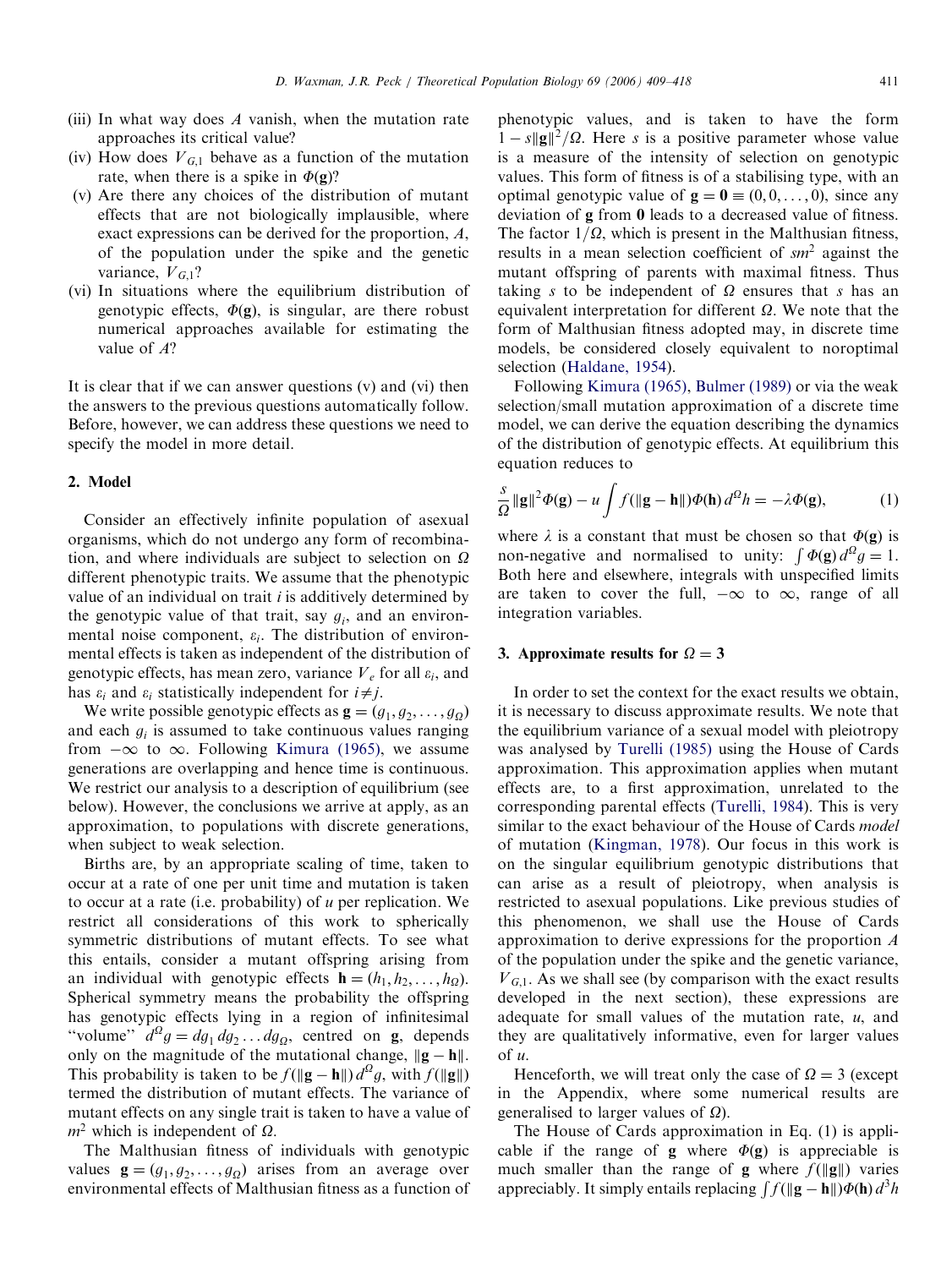by 
$$
\int f(\|\mathbf{g}\|) \Phi(\mathbf{h}) d^3 h \equiv f(\|\mathbf{g}\|)
$$
. This leads to  
\n
$$
\frac{s}{3} \|\mathbf{g}\|^2 \Phi_{\text{HC}}(\mathbf{g}) - uf(\|\mathbf{g}\|) = -\lambda \Phi_{\text{HC}}(\mathbf{g})
$$
\n(2)

and the subtlety of the problem depends on the size of  $u$ . If u is sufficiently large that  $\lambda > 0$  then Eq. (2) has the nonsingular solution  $\Phi_{HC}(g) = \frac{3u}{s}f(\|g\|)/(\|g\|^2 + 3\lambda/s)$  and  $\lambda$  is determined from normalisation:  $\int \Phi_{HC}(\mathbf{g}) d^3 g = 1$ . We note that the value of u required for  $\lambda > 0$  may be too large for good accuracy of the approximation.

The ability to normalise  $\Phi_{HC}(g)$  should not be taken for granted, so let us consider the largest value that  $\int \Phi_{\text{HC}}(\mathbf{g})$  $d^3g$  can have, prior to fixing  $\lambda$  from the requirement of normalisation. We note that when  $\lambda$  takes its smallest possible value, which is  $\lambda = 0$  (see the Appendix for the reason for this), the integral  $\int \Phi_{HC}(\mathbf{g}) d^3g$  takes its largest value, hence  $\int \Phi_{\text{HC}}(\mathbf{g}) d^3 g \leq (3u/s) \int f(\|\mathbf{g}\|) / \|\mathbf{g}\|^2 d^3 g$ . When the quantity on the right side of this inequality is  $\langle 1 \rangle$  the House of Cards solution,  $\Phi_{HC}(g)$ , given above, cannot be normalised to unity and it no longer is a valid probability density. The resolution of this impasse is that when  $\lambda = 0$ , it is no longer legitimate to simply solve Eq. (2) by (i) collecting all terms in  $\Phi_{HC}$  together onto the left hand side, and then (ii) solving for  $\Phi_{HC}$  by dividing by  $(s/3)\Vert \mathbf{g} \Vert^2 + \lambda$ . When  $\lambda = 0$  the quantity  $(s/3) \|g\|^2 + \lambda$  vanishes at  $g = 0$ and this allows the presence of a Dirac delta function in the solution [\(Dirac, 1958\)](#page-9-0) and leads to a singular House of Cards solution:

$$
\Phi_{\rm HC}(\mathbf{g}) = A_{\rm HC} \delta(\mathbf{g}) + \frac{3uf(\|\mathbf{g}\|)}{s} \frac{\|\mathbf{g}\|}{\|\mathbf{g}\|^2}.
$$
\n(3)

Here  $A_{HC}$  is a constant equal to the House of Cards approximation for the proportion of the population under the spike, A; it is determined from the requirement of normalisation,  $\int \Phi_{HC}(\mathbf{g}) d^3 g = 1$ , and given by

$$
A_{\rm HC} = 1 - \frac{3u}{s} \int \frac{f(\|\mathbf{g}\|)}{\|\mathbf{g}\|^2} d^3 g \equiv 1 - \frac{u}{u_{c,\rm HC}},\tag{4}
$$

where

$$
u_{c,\text{HC}} = \frac{s}{3 \int f(\|\mathbf{g}\|) / \|\mathbf{g}\|^2 d^3 g}.
$$
 (5)

The result of Eq. (4) predicts that if  $\int f(\|\mathbf{g}\|)/\|\mathbf{g}\|^2 d^3 g < \infty$ then  $A = 1$  when  $u = 0$  and that for sufficiently small u, A decreases approximately linearly with  $u$ . Given a form of  $f(||g||)$  it is possible to estimate the region where the approximation is accurate by determining where the variance of  $\Phi_{HC}(g)$  is very small compared with the variance of  $f(\Vert \mathbf{g} \Vert)$ .

A necessary condition for  $\lambda = 0$ , under the House of Cards approximation, is  $u \leq u_{c,HC}$ . Since the validity of the House of Cards approximation requires that the variance of  $\Phi_{HC}(g)$  is small, which occurs when u is small, it is not obviously reasonable to give great significance to the relatively large value of  $u$  where  $A_{HC}$  actually vanishes, namely at  $u = u_{c,HC}$ .

Lastly, the House of Cards approximation of the genetic variance, in the parameter region where  $\lambda = 0$  and a spike is possible, is  $V_{G,1,HC} = \int g_1^2 \Phi_{HC}(\mathbf{g}) d^3 g \equiv \int ||\mathbf{g}||^2 \Phi_{HC}(\mathbf{g}) d^3 g/3$ (the last result for  $V_{G,1,\text{HC}}$  following from spherical symmetry of  $\Phi_{HC}(g)$ ). It follows, from multiplying Eq. (3) by  $\|\mathbf{g}\|^2$  and using  $\|\mathbf{g}\|^2\delta(\mathbf{g})\equiv 0$ , that

$$
V_{G,1,\text{HC}} = u/s. \tag{6}
$$

This is also the result we would obtain for the genetic variance under the House of Cards approximation of a non-pleiotropic problem, where the mutation distribution  $f(\|\mathbf{g} - \mathbf{h}\|)$  is replaced by  $\frac{1}{3}\sum_{j=1}^{3} f_1(g_j - h_j) \times \prod_{k=1(k\neq j)}^{3}$  $\delta(g_k - h_k)$ .

Let us now compare the above approximate results with some exact results.

## 4. Exact results for  $\Omega = 3$

We present exact solutions of Eq. (1) when  $\Omega = 3$ , for two particular choices of the distribution of mutant effects,  $f(\Vert \mathbf{g} \Vert)$ . Calculational details are relegated to the Appendix. From the exact solutions we obtain exact expressions for (i) the proportion of the population lying under the spike,  $A$  (i.e. the proportion of the population having *exactly* the optimal genotypic value) and (ii) the genetic variance,  $V_{G,1}$ .

As a suitable reference distribution, we use an isotropic Gaussian distribution, which we denote as  $f_0(\Vert \mathbf{g} \Vert)$ 

$$
f_0(\|\mathbf{g}\|) = \left(\frac{1}{2\pi m^2}\right)^{3/2} \exp\left(-\frac{\|\mathbf{g}\|^2}{2m^2}\right).
$$
 (7)

The two forms of the distribution  $f(\Vert \mathbf{g} \Vert)$ , for which we can solve Eq. (1), are written as  $f_1(\Vert \mathbf{g} \Vert)$  and  $f_2(\Vert \mathbf{g} \Vert)$  and given by

$$
f_1(\|\mathbf{g}\|) = -\frac{1}{2\pi m^2} \frac{1}{\|\mathbf{g}\|} \frac{\partial}{\partial \|\mathbf{g}\|} \frac{\|\mathbf{g}\|}{\sinh(\pi \|\mathbf{g}\|/(\sqrt{2}m))},
$$
(8)

$$
f_2(||g||) = \frac{1}{\pi m^3} \exp\left(-\frac{2||g||}{m}\right).
$$
 (9)

Parameters in the two distributions have been chosen so that the variance of any single trait is  $m^2$ , i.e. identical to the variance of any single trait of the Gaussian distribution, Eq. (7).

We note that both  $f_1(\Vert \mathbf{g} \Vert)$  and  $f_2(\Vert \mathbf{g} \Vert)$  are decreasing functions of  $\|g\|$ , with a finite maximum value that is proportional to  $m^{-3}$ . At large ||g|| both distributions fall off essentially exponentially with  $\|g\|$ . This is a slower decrease than that of the Gaussian distribution, Eq. (7), but it does not appear to have any significant implications.

In order to compare the distributions  $f_0$ ,  $f_1$  and  $f_2$  we have produced two different plots of them. In [Fig. 2](#page-4-0)a, we plot the distributions as functions of  $\|{\bf g}\|$  while in [Fig. 2](#page-4-0)b we plot  $4\pi ||g||^2 f(||g||)$  as a function of  $||g||$ . The quantity  $4\pi ||g||^2 f(||g||) d||g||$  is the probability that the *magnitude* of a mutational change, **g**, lies in the infinitesimal range  $\|$ **g** $\|$  to  $\|{\bf g}\| + d\|{\bf g}\|.$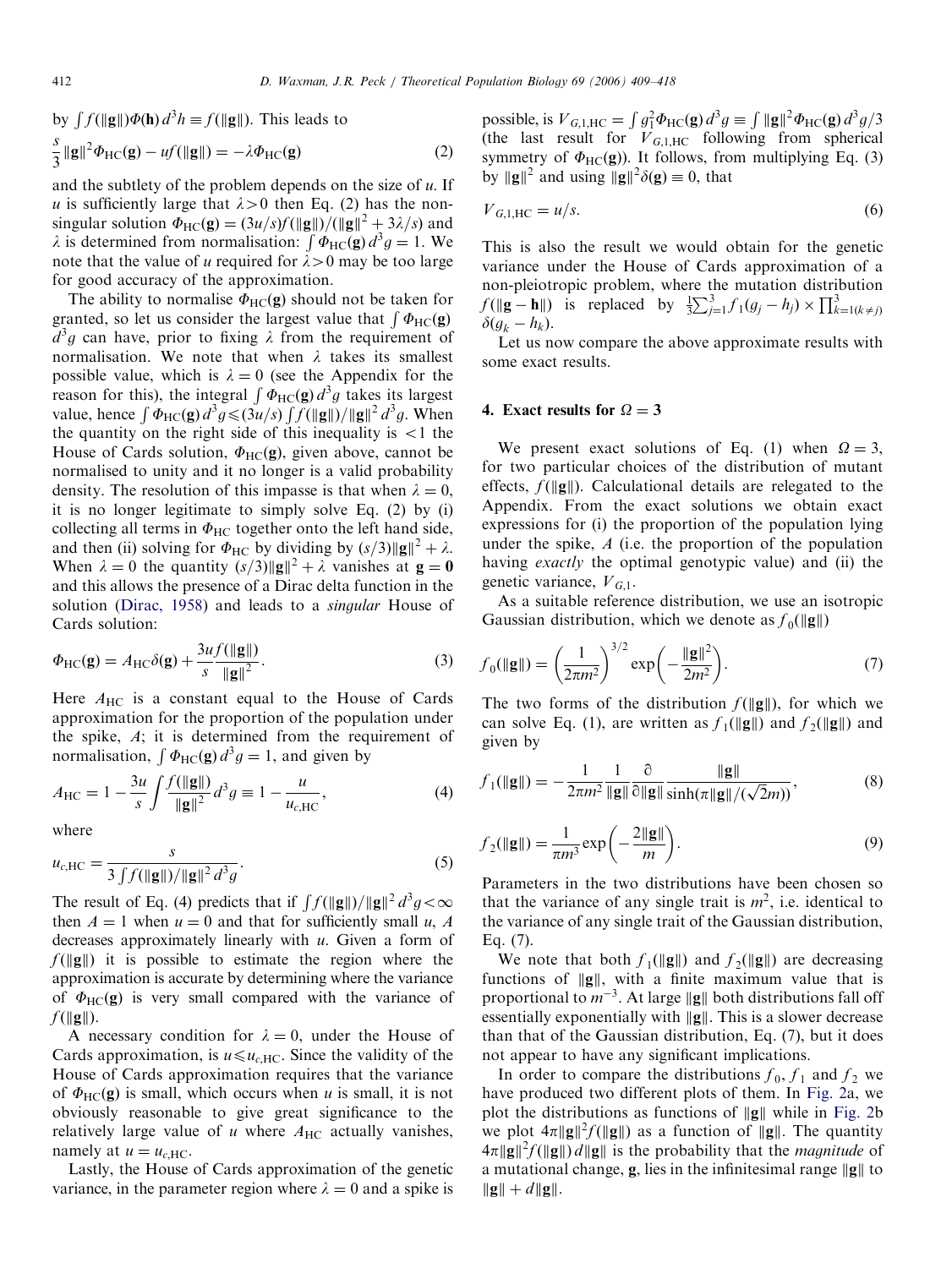<span id="page-4-0"></span>

Fig. 2. (a) The distributions of mutant effects,  $f_0(\Vert \mathbf{g} \Vert)$ ,  $f_1(\Vert \mathbf{g} \Vert)$  and  $f_2(\Vert \mathbf{g} \Vert)$  of Eqs. (7)–(9), are plotted as a function of  $\Vert \mathbf{g} \Vert$ . All distributions  $f_2(\|\mathbf{g}\|)$  or Eqs. (*i*) (*b*), are protted as a random or  $\|\mathbf{g}\|$ . An distributions are normalised to unity:  $\int f(\|\mathbf{g}\|) d^3 g = 1$ , and parameters in the distributions are chosen so that the variance of any single trait is  $m^2$ .  $g_i^2 f(\Vert \mathbf{g} \Vert) d^3 g = m^2$ . (b) The distribution of mutant effects  $f(\Vert \mathbf{g} \Vert)$  has a distribution of magnitudes of mutational changes of  $4\pi ||g||^2 f(||g||)$  and this is plotted as a function of  $\|g\|$ . This distribution appears in any spherically symmetric integrals involving  $f(\Vert \mathbf{g} \Vert)$  and all three distributions have a maximum close to  $\|\mathbf{g}\| = m$ , where  $m^2$  is the variance on any single trait.

We write the equilibrium proportion of the population lying under the spike for distribution  $f_i$  as  $A(f_i)$  and the corresponding genetic variance as  $V_{G,1}(f_i)$ . With  $\Gamma(\bullet)$ denoting Euler's Gamma function ([Abramowitz and Ste](#page-9-0)[gun, 1970\)](#page-9-0) we find that for the distribution  $f_1$ 

$$
A(f_1) = \begin{cases} \frac{\sqrt{\pi}}{\Gamma\left(\frac{3+\sqrt{1+8u/u_{c,1}}}{4}\right) \Gamma\left(\frac{3-\sqrt{1+8u/u_{c,1}}}{4}\right)}, & u \neq 0, \\ 0, & u \end{cases}
$$

(10)

where

$$
u_{c,1} = sm^2/3
$$
 (11)  
and for  $u \le u_{c,1}$ ,  $V_{G,1}(f_1) = u/s$ .

For the distribution  $f_2$  we find

$$
A(f_2) = \begin{cases} \frac{\sin((\pi/2)\sqrt{1+3u/u_{c,2}})}{\sqrt{1+3u/u_{c,2}}}, & u < u_{c,2}, \\ 0, & u \ge u_{c,2}, \end{cases}
$$
(12)

where

$$
u_{c,2} = sm^2/4
$$
 (13)

and for  $u \leq u_{c,2}$ ,  $V_{G,1}(f_2) = u/s$ .

The quantities  $u_{c,1}$  and  $u_{c,2}$  are the critical mutation rates, beyond which there is no spike in the equilibrium distribution. They do not coincide with the House of Cards approximation given in Eq. (5), but are significantly larger:  $u_{c,1}/u_{c,1,\text{HC}} = 2 \ln 2 \simeq 1.4$  and  $u_{c,2}/u_{c,2,\text{HC}} = 1.5$ .

In Fig. 3 we plot  $A(f_1)$  and  $A(f_2)$  as a function of mutation rate  $u$  and, for comparison, plot the numerically determined result for a Gaussian distribution,  $A(f_0)$ .

In the regime where a spike exists, the genetic variances  $V_{G,1}(f_i)$  for  $i = 0, 1$  and 2 are all exactly equal to the leading result of the House of Cards approximation,  $u/s$ . This result applies, in fact, for any spherically distribution of mutant effects, for any value of  $\Omega$ , when a spike exists.

It may be directly verified from Eqs. (10) and (12) that by assuming  $u/(sm^2) \ll 1$  and keeping terms only up to linear order in u, the coefficients  $A_1$  and  $A_2$  agree with the House of Cards approximation, Eq. (4).

For mutation rates in the vicinity of the exact critical mutation rates (i.e.  $u \simeq u_{c,1}$  or  $u_{c,2}$ ) we find  $A_1 \simeq (\frac{2}{3})(1$  $u/u_{c,1}$ ) and  $A_2 \simeq (3\pi/16)(1 - u/u_{c,2})$ . Hence although  $A_1$ and  $A_2$  vanish at  $u_{c,1}$  or  $u_{c,2}$ , they do so with different values of the slope,  $dA/du|_{u=u_c}$ , and with a different slope to the



Fig. 3. The proportion of the population "under the spike,"  $A$ , is plotted as a function of mutation rate u. The three cases plotted correspond to the distributions of mutant effects of Eqs. (7)–(9). The curve arising from the Gaussian distribution  $f_0(\Vert \mathbf{g} \Vert)$  of Eq. (7) was calculated numerically, using the method of Section 5. The curves arising from the other two distributions were calculated from Eqs. (10) and (12) and are indistinguishable from numerically calculated curves.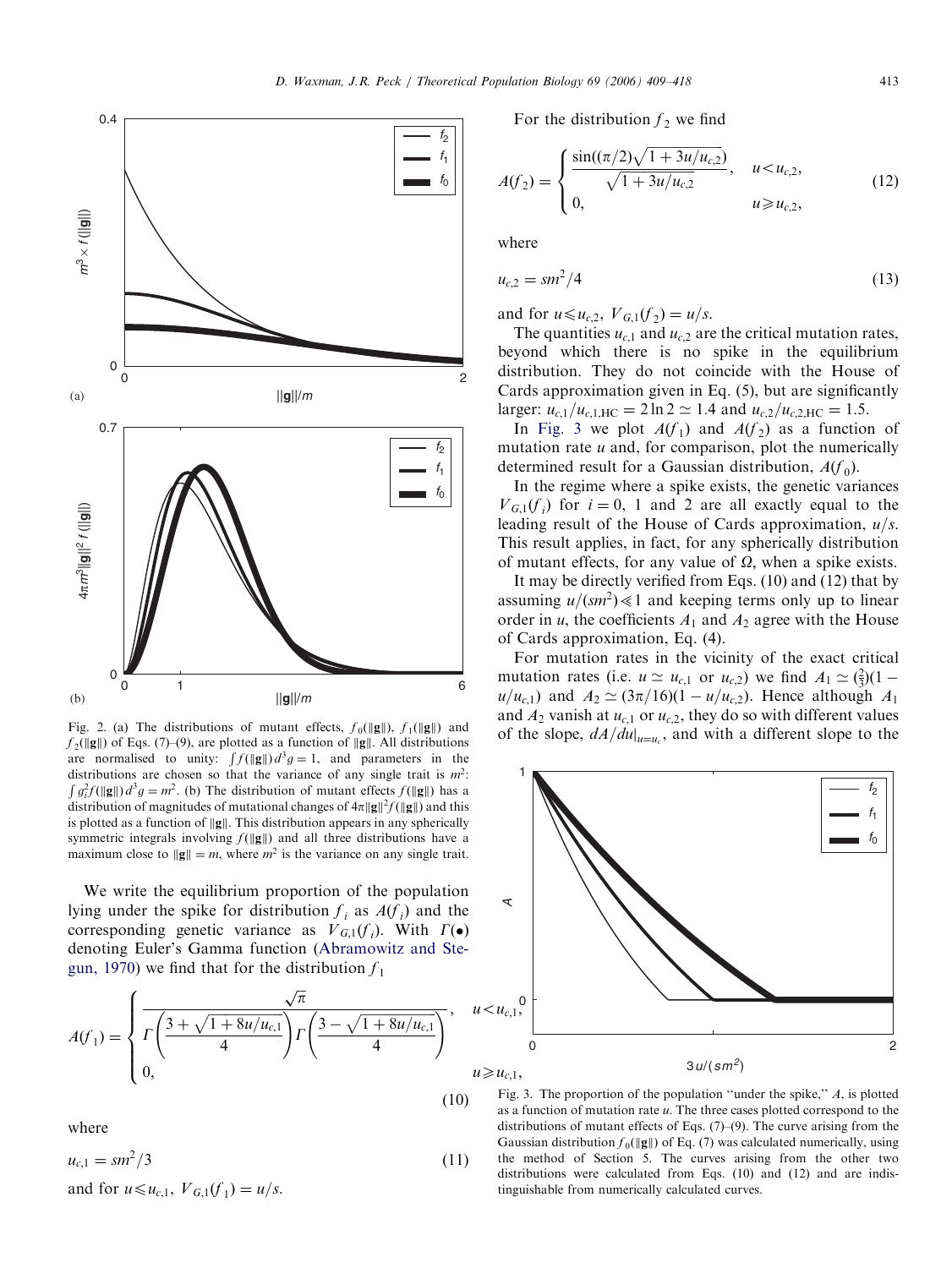House of Cards approximation for A, when extrapolated to large u.

#### 5. Numerical method

To complement the exact analytical results of the previous section, we present here a very simple and robust numerical approach to calculate the proportion of individuals under the spike, A, when the distribution of mutant effects is, as previously assumed, spherically symmetric and there are three traits. Details of the rationale behind this approach are given in the Appendix, as well as a generalisation to an arbitrary number of traits.

The numerical approach requires knowledge of the Fourier transform of the distribution of mutant effects. The Fourier transform is denoted by  $F(\|\mathbf{q}\|)$  and defined by F(||q||) =  $\int e^{-i\mathbf{q} \cdot \mathbf{g}} f(\|\mathbf{g}\|) d^3g$ , where  $\mathbf{q} \cdot \mathbf{g}$  denotes the scalar product of q and g.

Given  $F(\|\mathbf{q}\|)$ , we numerically solve the differential equation  $(s/3) d^2 \chi(r)/dr^2 + uF(r)\chi(r) = 0$  for  $\chi(r)$ , subject to the initial conditions  $\chi(0) = 0$ ,  $d\chi(r)/dr|_{r=0} = 1$ . The value of  $d\chi(r)/dr$ , when r is large and positive, is a significant quantity. When  $\lim_{r\to\infty} d\chi(r)/dr$  is positive it coincides with the proportion of the population under the spike, A, and when  $\lim_{r\to\infty} d\chi(r)/dr$  is not positive, A is zero. Given the high accuracy of numerical differential equation solvers and the property of  $\chi(r)$  that it asymptotically changes linearly with r, it follows that  $d\chi(r)/dr$ , for large but finite  $r$ , robustly coincides with  $A$ , when the result is positive.

In Fig. 4, we plot a numerically determined form of  $\chi(r)$  following from the distribution of mutant effects,  $f_1$ , of Eq. (8).



Fig. 4. The function  $\chi(r)$  of Section 5 is plotted as a function of r. The coefficient of  $r$  in the linearly changing, large  $r$ , region coincides with the proportion of the population ''under the spike,'' A. The case plotted is for the distribution  $f_1(\Vert \mathbf{g} \Vert)$  of Eq. (8), for  $u = 0.5$ sm<sup>2</sup>/3  $\equiv 0.5u_{c,1}$ . Comparing the analytical result of Eq. (10) with the numerically determined coefficient of r (using Matlab's differential equation solver with default settings) leads to a numerical error of order  $10^{-3}\%$ .

## 6. Discussion

The present work has considered two distributions of mutant effects that appear qualitatively similar to an isotropic Gaussian distribution; they are both spherically symmetric (depend only on the magnitude of mutational changes), are unimodal and have a finite maximum value. As we have shown in an exact analysis, they can both lead to a spike in the equilibrium distribution of genotypic effects. They constitute explicit examples of mutational distributions where the distribution of genotypic effects can have a very different shape from that of a smooth distribution. Despite this difference in shape, we have also shown that when the distribution of genotypic effects is most different from a smooth distribution, by having a spike present, the genetic variance is little changed from that of the House of Cards approximation, and has the exact value  $u/s$ .

Given that in reality there are only countably many sequence variants that affect the expression of any locus, the spike in the distribution of genotypic effects may be objected to, as being biologically trivial. In a sufficiently large population with discrete genotypic effects, the optimal sequence will always make up a finite fraction of the population at equilibrium, and hence has a finite probability of occurring in a randomly chosen individual, irrespective of details such as the number of traits. So how is this different, in principle, from the presence of the spike described throughout this work, which also represents the optimal sequence being present with finite probability in the population? The answer to this question requires us to recognise that there are two possible alternatives for the equilibrium distribution of discrete genotypes [\(Waxman,](#page-9-0) [2003\)](#page-9-0). Namely there are equilibrium distributions where either

- (i) sequences with fitness close to that of the fittest sequence are at a comparable frequency to that of the most fit sequence or
- (ii) sequences with fitness close to that of the fittest sequence are at a very significantly reduced frequency, compared with that of the most fit sequence.

If alternative (i) holds then a conventional sort of distribution arises, which could reasonably be approximated as a continuous function of genotypic values of the type that is standard in quantitative genetics. If, however, alternative (ii) holds then a single genotype (the one conferring highest fitness) has a significantly higher representation in the population than would be naively expected, and a non-conventional sort of distribution describes the population. If this distribution is approximated as a function of continuous genotypic values then it will be of the singular type introduced in the earlier work of [Waxman and Peck \(1998, 2000\).](#page-9-0) It is alternative (ii) that this paper has aimed to describe and, when applicable, the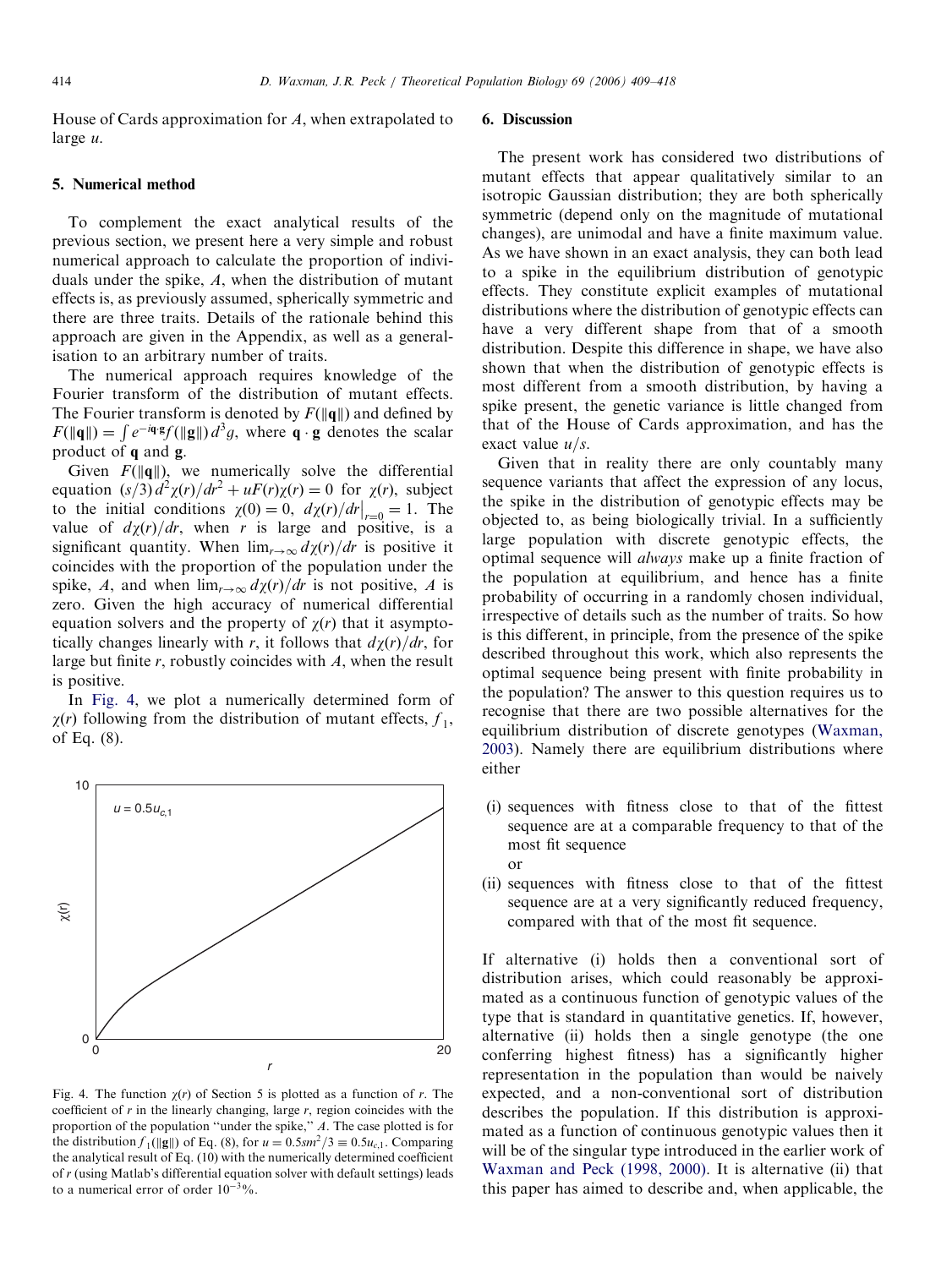D. Waxman, J.R. Peck / Theoretical Population Biology 69 (2006) 409–418 415

spike in the distribution of genotypic effects may be viewed as the way the continuum-of-alleles model of mutation correctly reproduces the anomalously high frequency of the optimal genotype.

From the work of [Waxman \(2003\)](#page-9-0) it follows that alternative (ii) is likely to apply when the difference in values of adjacent discrete genotypic effects on any trait is very small compared with the standard deviation of mutant effects on that trait. As far as pleiotropic mutations are concerned, this is an important hidden assumption that needs to be satisfied if continuum-of-alleles models can be used in place of discrete effect models.

We note that there has been theoretical work questioning the existence of the spike in the equilibrium distribution of mutant effects [\(Wingreen et al., 2003](#page-9-0)). The authors of this work considered a form for the distribution of mutant effects that differed from the Gaussian distribution originally adopted by [Waxman and Peck \(1998, 2000\).](#page-9-0) For  $\Omega = 3$  the distribution of [Wingreen et al. \(2003\)](#page-9-0) is (in the notation of the present work) proportional to  $\|\mathbf{g}\|^{-2} \exp(-\|\mathbf{g}\|^2/(2m_0^2))$ , where  $m_0$  is a constant. One of the properties of this distribution is that it possesses a form of correlations not present in a Gaussian distribution. These are not the standard sort of correlations between mutational effects on different traits—which are included in earlier work ([Turelli, 1985](#page-9-0)) and which do not prevent a spike in the distribution of genotypic effects. Rather, they are correlations between the magnitudes of mutational changes on different traits and which could be characterised by the covariance  $Cov(g_i^2, g_j^2) = E[(g_i^2 - E[g_i^2])$  $(g_j^2 - E[g_j^2])$ , where  $E[\ldots]$  denotes an expectation taken with respect to the distribution of mutant effects. [Wingreen](#page-9-0) [et al. \(2003\)](#page-9-0) chose, however, to characterise the correlations between the magnitudes of mutational changes in a different way. They used a conditional expectation: the expected value of the squared mutational change of trait i  $(i \neq 1)$ ,  $g_i^2$ , when the squared mutational change of trait 1 (i.e.  $g_1^2$ ) has a given value. We write this as  $E[g_i^2|g_1^2]$ . Then with  $\kappa = g_1^2/(2m_0^2)$  and for  $\Omega = 3$ , Wingreen et al. found a result equivalent to  $E[g_i^2|g_1^2] = m_0^2((\exp(-\kappa)/\int_{\kappa}^{\infty} \exp(-u)/\int_{-\infty}^{\infty}$  $u \, du$ ) –  $\kappa$ ) and these authors plotted  $E[g_i^2|g_1^2]/m_0^2$  against  $ln(g_1^2/m_0^2)$  in their [Figure 2.](#page-4-0) We have reproduced this curve as a dashed curve in Fig. 5.

The dashed curve is monotonically increasing, indicating a positive correlation in the magnitude of mutations for different selected traits. The corresponding result for the Gaussian distribution, Eq. (7), if plotted on this same graph, would produce a horizontal line, because it does not have any correlations between magnitudes of mutational changes. [Wingreen et al. \(2003\)](#page-9-0) stated that:

''... in the standard model for pleiotropic mutations [\(Turelli, 1985\)](#page-9-0), the magnitudes of the effects of a single mutation on distinct traits are uncorrelated. The absence of correlation leads directly to (a) the suppression of mutations of small overall effect and (b) the preservation of the perfect phenotype [\(Waxman and](#page-9-0) [Peck, 1998\)](#page-9-0)''.



Fig. 5. For the case  $\Omega = 3$ , the conditional expectation of squared mutational effects,  $E[g_i^2]g_1^2/m_0^2$ , is plotted as a function of  $\ln(g_1^2/m_0^2)$ . The dashed line represents the conditional expectation for the mutational distribution of [Wingreen et al. \(2003\),](#page-9-0) which is proportional to  $\|\mathbf{g}\|^{-2} \exp(-\|\mathbf{g}\|^2/(2m_0^2))$ . The solid line represents the conditional expectation for the exponential distribution of mutant effects,  $f_2(\Vert \mathbf{g} \Vert)$ , of Eq. (9). The parameter *m* appearing in  $f_2(\Vert \mathbf{g} \Vert)$  has been chosen to equal of Eq. (9). The parameter *m* appearing in *f*<sub>2</sub>( $\|$ g||*f*) has been chosen to equal  $m_0/\sqrt{3}$  so that both distributions used for the plot have the same value of the standard deviation of mutant effects on any single trait.

The exponential mutation distribution given in Eq. (9) provides an explicit counterexample to the above claim. We have already established that the distribution of Eq. (9) can yield a spike in the distribution of genotypic effects. Defining  $\Lambda = 2|g_1|/m$ , the distribution of Eq. (9) has the conditional expectation  $E[g_i^2|g_1^2] = (m/2)^2(A^2 + 3A + 3)$  $(A + 1)$ . To aid comparison with the result of Wingreen  $(2i + 1)$ . To and comparison with the result of wingreen<br>et al. we set  $m = m_0/\sqrt{3}$  so that the standard deviation of mutant effects on each trait in both models is identical (and mutant effects on each trait in both models is identical (and equal to  $m_0/\sqrt{3}$ ). The solid line in Fig. 5 gives the value of  $E[g_i^2|g_1^2]/m_0^2$  as a function of  $\ln(g_1^2/m_0^2)$  for the exponential mutation distribution of Eq. (9). The curve is a monotonically increasing function of  $\ln(g_1^2/m_0^2)$ , indicating positive correlations between magnitudes of mutational changes. The shape of the curve is different from the curve of Wingreen et al. (dashed line); however, both curves are broadly comparable in value, over the range of  $g_1^2$  plotted, thereby indicating comparable positive correlations of squared mutational changes on different traits.

The work of [Wingreen et al. \(2003\)](#page-9-0) has been cited in the work of [Johnson and Barton \(2005\)](#page-9-0). The absence of any correlations in the mutational distribution adopted by [Waxman and Peck \(1998\)](#page-9-0) (Eq. (7)) was taken as the sole reason that a spike was present in our earlier results and hence that there is "... a possible inadequacy of the model ...'' [\(Johnson and Barton, 2005\)](#page-9-0). In view of the exactly soluble counterexample given above, where the exponential mutation distribution allows both a spike and correlations in the magnitude of mutational changes, it is evidently the case that the existence of a spike is robust to some deviations from the model of Waxman and Peck and the objection of Johnson and Barton appears unjustified.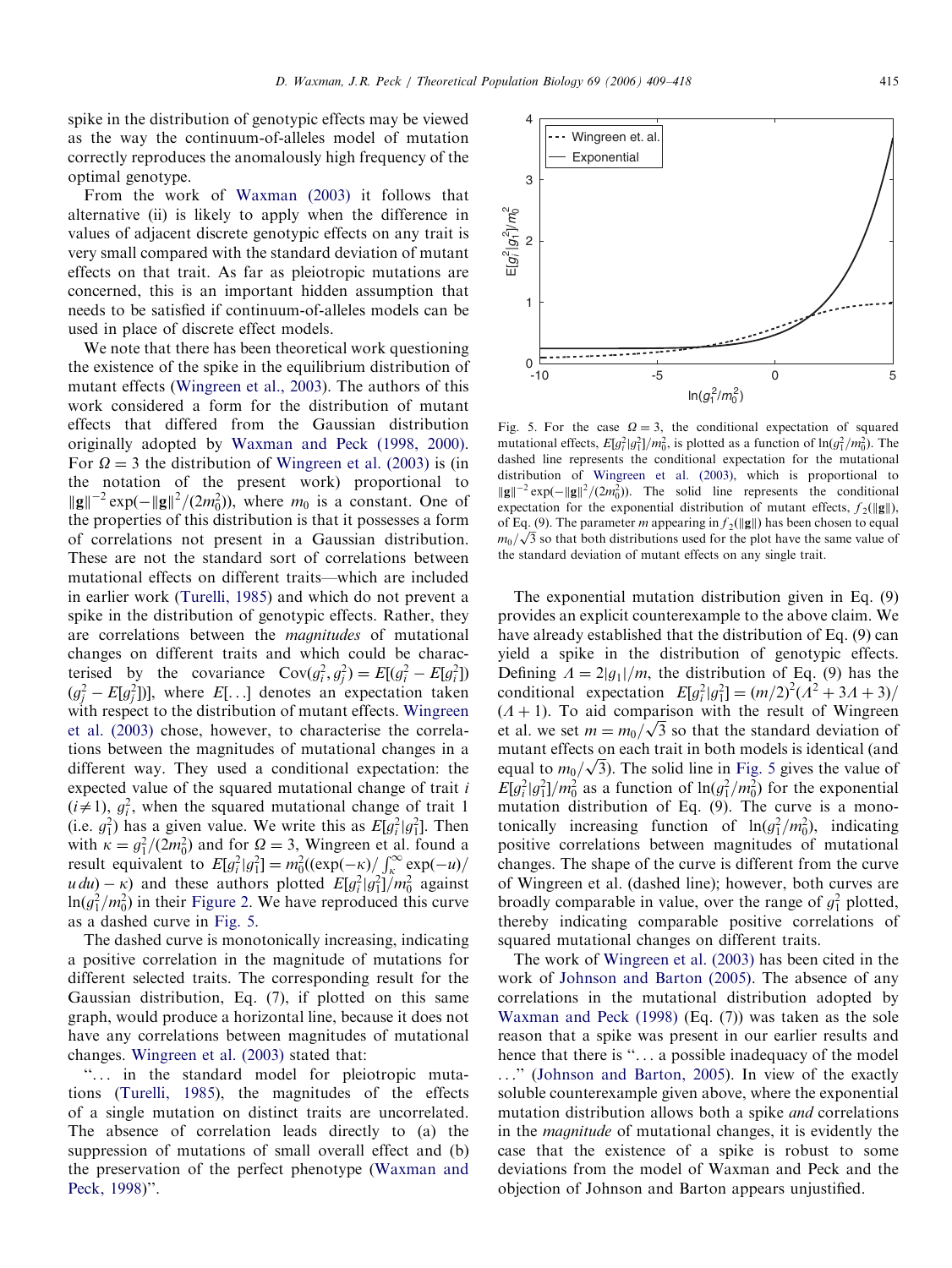The reason the mutational distribution of Wingreen et al. does not predict any spike in the distribution of genotypic effects is, we believe, solely associated with the divergence of their distribution at  $g = 0$  and the presence or absence correlations of magnitudes of mutation effects appears to be an irrelevant side issue.

Pursuing this last point, the analysis of Section 3 indicates that in a regime of very low mutation rates, a House of Cards approximation would predict a spike in the equilibrium distribution of genotypic effects. Necessarily, the mutation rate,  $u$ , should be small compared with the critical mutation rate,  $u_{c \text{HC}}$  (see Eq. (4)). However, using the mutation distribution of [Wingreen et al. \(2003\)](#page-9-0) it follows that  $\int f(||g||)/||g||^2 d^3g = \infty$  and hence, from Eq. (5), that  $u_{c,HC} = 0$ . The vanishing of  $u_{c,HC}$  means that for any non-zero mutation rate, no matter how small, there will be no spike present. The vanishing of  $u_{c,HC}$  holds, in fact, for general  $\Omega$ , for the mutation distribution of [Wingreen et al. \(2003\)](#page-9-0). It is an empirical question whether the behaviour of the mutation distribution at  $g = 0$  is such that it drives the critical mutation rate to vanish or allows it to remain finite. We do not address this empirical issue here.

Let us return now to the questions posed at the beginning of this paper. The results we have presented allow us to provide the following answers to these:

- (i) The proportion of the population under the spike,  $A$ , as calculated from the House of Cards approximation, is in agreement with the results derived from the exact expressions, when the latter are expanded to linear order in the assumed small quantity  $u/(sm^2)$ . Additionally, the leading House of Cards approximation for the genetic variance,  $V_{G,1}$ , coincides with the exact result for this quantity, when a spike is present in the equilibrium distribution of genotypic effects.
- (ii) Different distributions of mutant effects generally lead to different critical mutation rates,  $u_c$ , beyond which  $A$ is zero.
- (iii) The way the proportion  $A$  vanishes as the mutation rate approaches the critical mutation rate,  $u_c$ , depends on the distribution of mutant effects; in the cases we have looked at, A vanishes linearly at  $u = u_c$ , but with different slopes for different distributions.
- (iv) For all spherically symmetric distributions of mutant effects that can lead to a spike in the equilibrium distribution of genotypic effects,  $\Phi(\mathbf{g})$ , the genetic variance,  $V_{G,1}$ , exactly equals  $u/s$ , when a spike is actually present in  $\Phi(\mathbf{g})$ .
- (v) We have been able to find two cases of the distribution of mutant effects where exact expressions can be derived for the proportion A of the population under the spike and the genetic variance,  $V_{G,1}$ .

We approached the problem by first calculating the characteristic function of  $\Phi(\mathbf{g})$  (i.e. its Fourier transform) and then derived the expression for A from this. More generally we can use the characteristic function to determine equilibrium expectations of combinations of powers of the various  $q_i$ .

(vi) We have been able to provide a robust numerical approach that can determine A and more generally the characteristic function of  $\Phi(\mathbf{g})$ .

A comparison of the numerical approach with the exact results suggests that the numerical methods presented here work to extremely high accuracy.

There is always a suspicion, when only approximate results are available, that one may not be in possession of the full story. The exact results presented in this paper firmly demonstrate that the singular equilibrium distribution of genotypic values predicted by [Waxman and Peck](#page-9-0) [\(1998\)](#page-9-0) exists in continuum of alleles models of mutant effects. The results also show that the singularity (the spike) possesses a level of robustness; it exists for more than one distribution of mutant effects, and can coexist with correlations between magnitudes of mutational changes on different traits, despite claims to the contrary that have appeared in the literature.

Additionally, the arguments presented above also make it clear that there is not just mathematical correctness to the existence of a spike in the equilibrium distribution of genotypic effects. There is also a genuine biological meaning to the spike, when the difference of adjacent discrete genotypic effects on any trait are very small compared with the standard deviation of mutant effects on the trait.

## Acknowledgments

We thank Günter Wagner for stimulating discussions on related issues. We also thank three anonymous referees for constructive comments that have improved this work. One of us (D. W.) acknowledges support of the Leverhulme Trust.

#### Appendix A

In this appendix, we give the theoretical background to results stated in the main text.

#### A.1. Analytical results

We start with Eq. (1) and note that if  $\lambda > 0$  then there is no possibility of a spike = Dirac delta function,  $\delta(\mathbf{g})$ , being present in  $\Phi(\mathbf{g})$ . Writing  $\sigma = s/\Omega$ , this follows since if  $\lambda > 0$ , then

$$
\Phi(\mathbf{g}) = u \int f(\|\mathbf{g} - \mathbf{h}\|) \Phi(\mathbf{h}) d^2 h / [\sigma \|\mathbf{g}\|^2 + \lambda]
$$
\n(A.1)

and if  $\Phi(\mathbf{g}) = A\delta(\mathbf{g}) + \cdots$  with A a constant, the left-hand side of Eq. (A.1) contains  $A\delta(\mathbf{g})$ , while the right-hand side does not contain any delta function singularity, hence A must be identically zero. When  $\lambda = 0$  this conclusion breaks down, since deriving Eq. (A.1) involves dividing by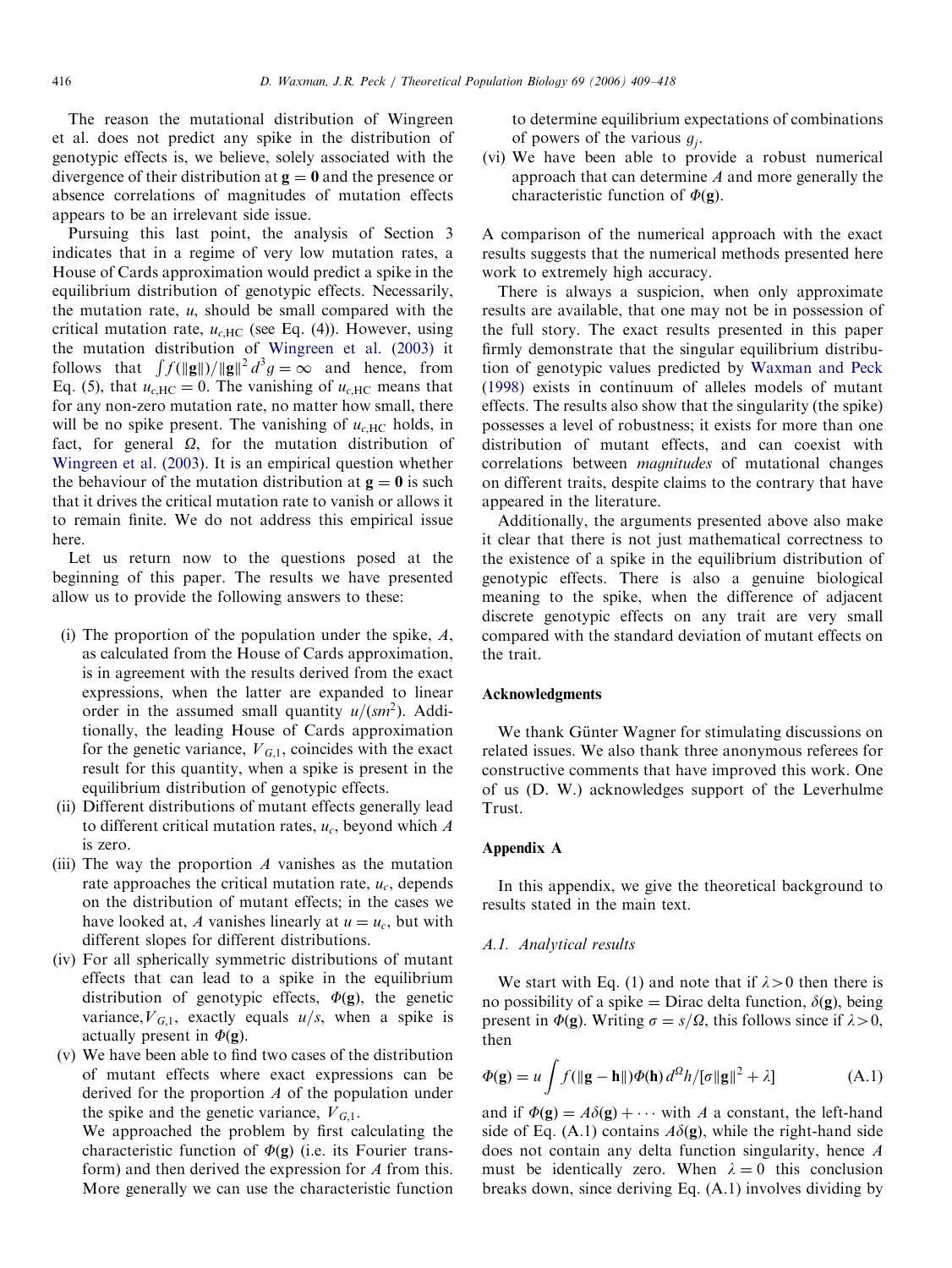$\sigma ||g||^2 + 0$  and this latter quantity vanishes at  $g = 0$ . This leads to the behaviour of  $\Phi(\mathbf{g})$  being undetermined at  $\mathbf{g} = 0.$ 

Note that  $\lambda$  cannot be  $\langle 0 \rangle$  since if it is, apart from singular behaviour arising at  $\Vert \mathbf{g} \Vert^2 = |\lambda| / \sigma$ , the quantity  $\sigma ||g||^2 + \lambda \equiv \sigma ||g||^2 - |\lambda|$  that is present in Eq. (A.1) changes sign as  $||g||^2$  passes through  $|\lambda|/\sigma$  and hence so does  $\Phi(\mathbf{g})$ . Thus, to avoid negative probability densities,  $\lambda$ must be  $\geq 0$ .

Given our focus, in this paper, on the properties of a spike in the equilibrium distribution of genotypic effects,  $\Phi(\mathbf{g})$ , when  $\Omega = 3$ , we shall restrict  $\Omega$  to this value and restrict all further discussion to the case where a spike can occur, namely  $\lambda = 0$ . We then need to investigate the conditions under which  $\Phi(g)$  is a meaningful probability density for  $\lambda = 0$  and this involves studying properties of

$$
\frac{s}{3} \|\mathbf{g}\|^2 \Phi(\mathbf{g}) - u \int f(\|\mathbf{g} - \mathbf{h}\|) \Phi(\mathbf{h}) d^3 h = 0.
$$
 (A.2)

We proceed by Fourier transforming Eq. (A.2) (i.e. by multiplying by  $exp(-i\mathbf{q} \cdot \mathbf{g})$ , where  $\mathbf{q} \cdot \mathbf{g}$  denotes the scalar product of q and g, and integrating over all g). We use the product of **q** and **g**, and mograting over an g). We use the<br>notation  $\varphi(\mathbf{q}) = \int \Phi(\mathbf{g}) \exp(-i\mathbf{q} \cdot \mathbf{g}) d^3 g$  and  $F(\|\mathbf{q}\|) =$ Following  $\sqrt{(q^2 - f)^2 (g/\hbar)^2}$  and note  $\varphi(0) = 1$ , since  $\varphi(g)$  is normalised to unity. We then obtain

$$
-\frac{s}{3}\nabla^2\varphi(\mathbf{q}) - uF(\|\mathbf{q}\|)\varphi(\mathbf{q}) = 0,
$$
\n(A.3)

where  $\nabla^2 = \frac{\partial^2}{\partial q_1^2} + \frac{\partial^2}{\partial q_2^2} + \frac{\partial^2}{\partial q_3^2}$  is the Laplacian operator in three dimensions.

It may be very plausibly argued that a spherically symmetric solution is the long term outcome of dynamics for  $\Phi(\mathbf{g})$  and hence also  $\varphi(\mathbf{q})$ . The latter is thus taken to be a function of  $q \stackrel{\text{def}}{=} ||q||$  and  $\overrightarrow{V}^2$  may be replaced, in Eq. (A.3), by just its "radial" derivative part,  $d^2/dq^2 + (2/q) d/dq$ .

Eq. (A.3) takes its simplest form in terms of the function

$$
\chi(q) \stackrel{\text{def}}{=} q\varphi(\mathbf{q}),\tag{A.4}
$$

which obeys

$$
\left(\frac{s}{3}\frac{d^2}{dq^2} + uF(q)\right)\chi(q) = 0,\tag{A.5}
$$

$$
\chi(0) = 0, \quad d\chi(q)/dq|_{q=0} = 1,
$$
\n(A.6)

with the conditions on  $\chi(q)$  at  $q = 0$  arising from  $\varphi(0) = 1$ and Eq. (A.4). Thus the problem at hand has reduced to an initial value problem, where knowledge of  $\chi(0)$  and  $d\chi(q)/d|q_{q=0}$  along with Eq. (A.5) are sufficient to determine  $\chi(q)$  for all positive q.

The large q behaviour of  $\chi(q)$  determines the magnitude, A, of any spike present in  $\Phi(\mathbf{g})$ . To see this note that since  $|\varphi(q)| \leq 1$ , it follows that  $|\chi(q)| \leq q$ . Thus for  $F(q)$  such that  $\lim_{q\to\infty} qF(q) = 0$ , it follows that at large q, Eq. (A.5) approaches  $(s/3) d^2\chi(q)/dq^2 = 0$  and  $\chi(q)$  approaches  $Aq +$ B where A and B are constants. This large q behaviour of  $\gamma(q)$  corresponds to  $\varphi(q)$  behaving (for large q) as  $A + B/q$ and this means that A is the coefficient of  $\delta(\mathbf{g})$  in  $\Phi(\mathbf{g})$  (only singular functions have Fourier transforms that do not decay to zero at large  $q$ ). Combinations of parameters leading to A exactly vanishing correspond to the criticalcase where there is no delta function present in  $\Phi(\mathbf{g})$ , but  $\lambda = 0$ . Combinations of parameters leading to  $A < 0$ correspond to the region where  $\lambda = 0$  no longer applies: the solution can then be negative for some g and it is then necessary to introduce a non-zero value of  $\lambda$ . The resulting equilibrium distribution,  $\Phi(\mathbf{g})$ , is non-singular.

The virtue of the distributions of mutant effects,  $f(||g||)$ , of Eqs. (8) and (9) is that they have very simple Fourier transforms that lead to exact solution of Eq. (A.5). For the distribution of Eq. (8), the Fourier transform is  $F_1(q) =$ distribution of Eq. (8), the Fourier transform is  $F_1(q) =$ <br>sech<sup>2</sup>( $mq/\sqrt{2}$ ) and for  $u \le u_{c,1}$  (where  $u_{c,1}$  is given in Eq. (11)). The corresponding solution of Eq. (A.5) is  $\chi_1(q) = (\sqrt{2}/m) \tanh(mq/\sqrt{2})F(a_+, a_-; \frac{3}{2}, \tanh^2(mq/\sqrt{2}))$  where (11)). The corresponding solution of Eq. (A.  $(\sqrt{2}/m)$  tanh $(mq/\sqrt{2})F(a_+, a_-; \frac{3}{2}, \tanh^2(mq/\sqrt{2})$  $F(a, b; c; z)$  denotes a hypergeometric function [\(Abramo](#page-9-0)[witz and Stegun, 1970\)](#page-9-0),  $a_{\pm} = (3 \pm \sqrt{1 + 8u/u_{c,1}})/4$  and  $u_{c,1}$ is the critical mutation rate given in Eq. (11). For the distribution of Eq. (9), the Fourier transform is  $F_2(q) =$  $(1 + (m^2q^2/4))^{-2}$  and for  $u \le u_{c,2}$  (where  $u_{c,2}$  is the critical mutation rate given in Eq. (13)), the solution of Eq. (A.5) is  $\chi_2(q) = (\sqrt{4/m^2 + q^2}/\beta) \sin(\beta \arctan(mq/2))$ where  $\beta = \sqrt{1 + 3u/u_{c,2}}$ .

From the large  $q$  behaviour of these solutions, the coefficient of  $q$ , when it is non-negative, coincides with the coefficient A multiplying the delta function in the equilibrium distribution,  $\Phi(\mathbf{g})$ . The resulting A's are given in Eqs. (10) and (12) of the main text.

By contrast, the small  $q$  behaviour of the solutions is given by  $\chi(q) = q - V_{G,1}q^3/2 + O(q^5)$  and from this we can obtain the resulting  $V_{G,1}$ 's. However, given spherical symmetry of  $\Phi(\mathbf{g})$ , it is simplest to determine  $V_{G,1}$  for  $\lambda =$ 0 by integrating Eq. (A.2) over all g with the exact result that  $V_{G,1} = \int ||\mathbf{g}||^2 \Phi_{HC}(\mathbf{g}) d^3 g/3 = u/s.$ 

## A.2. Numerical results

The numerical technique given in Section 5 also follows from the same approach, since we proceed by numerically solving Eq.  $(A.5)$ , subject to Eq.  $(A.6)$ , and determine A (when it is non-negative) from the coefficient of  $q$  in the solution at large q.

Lastly we note that there is an alternative numerical approach that applies when there are  $\Omega$  traits (not just three, as above). In this case the radial part of  $\nabla^2$  is  $d^2/dq^2 + ((\Omega - 1)/q) d/dq$  and we solve  $-(s/\Omega)[d^2\varphi(q)/dq^2]$  $\phi_{\perp}((\Omega - 1)/q) d\phi(q)/dq - uF(q)\phi(q) = 0$  for  $\phi(q)$ , again as an initial value problem. To determine the initial data, we assume a power series solution for  $\varphi(q)$ :  $\varphi(q) = 1 + aq$  $+bq^2/2+\cdots$ . Ensuring the series solves the equation leads, generally, to  $a = 0$ , hence we have  $\varphi(0) = 1$ ,  $d\varphi(q)$  $dq|_{q=0} = 0$  and we have sufficient information to determine  $\varphi(q)$ . The large q value of  $\varphi(q)$  coincides with the magnitude, A, of any spike present in  $\Phi(\mathbf{g})$ . There is a slight subtlety of this approach, since we impose conditions at  $q = 0$  and the differential equation contains a factor  $q^{-1}$